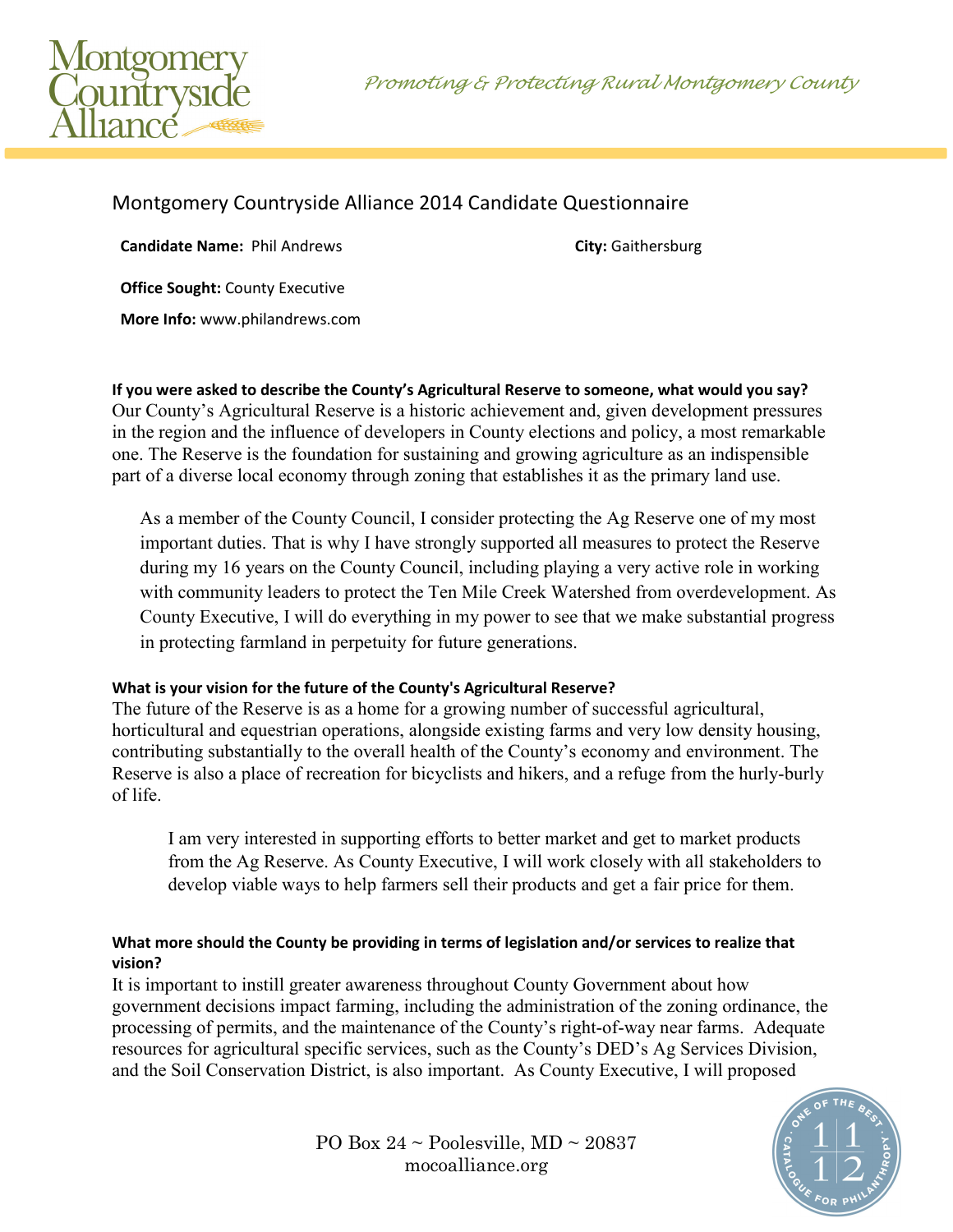

sufficient funding and staff to assist in providing technical assistance to farmers – and if necessary emergency aid in droughts -- to keep farming viable in our County.

With regard to legislation, it must be clear, specific and adequate regarding what uses are allowed and what are not in the Ag Reserve. I have strongly supported legislation, such as the Public Institutional Facilities (PIFs) legislation in 2005 that protects the Ag Reserve.

#### **What challenges exist to ensuring that your vision for the Reserve is realized?**

The most significant challenge is educating the general public as to how the Reserve's success as the home of a viable agricultural industry benefits the entire County. Without this appreciation, residents outside the Reserve are more likely to press for more development there to avoid increased density elsewhere.

Another major challenge is to stop continued efforts to build inappropriate structures or bring inappropriate uses into the Reserve. As County Executive, I will work closely with other County Government leaders, state officials, and community leaders to prevent encroachment into the Reserve.

A third challenge is permanently protecting farmland in the Reserve, whether through Transferable Development Rights or other mechanisms. As County Executive, I will champion renewed efforts to permanently protect farmland from development.

## **What role do the County's schools play in the support of our local food system and success of local agriculture?**

MCPS has a critical role to play in helping its students (and through them, their parents) appreciate the economic, environmental and public health benefits of local agriculture, along with the challenges farmers contend with in growing and maintaining a successful business given the wide variety of challenges farmers must contend with. MCPS should explore ways to incorporate agriculture-related lessons throughout its curriculum, and should take maximum advantage of the ability to buy fresh locally produced food from farms in the Reserve. As County Executive, I will help champion this.

## **The County has undertaken a comprehensive zoning code re-write. What are your thoughts about the County's zoning code enforcement? Does that division have adequate resources and is it properly functioning?**

The Department of Permitting Services has recently reorganized, creating a new division dedicated to zoning (and site plan) enforcement (which was once part of another division). They are still in the process of filling vacancies in their existing complement. Evaluating a staff increase is appropriate after there is sufficient time to evaluate how the



PO Box  $24 \sim$  Poolesville, MD  $\sim$  20837 mocoalliance.org